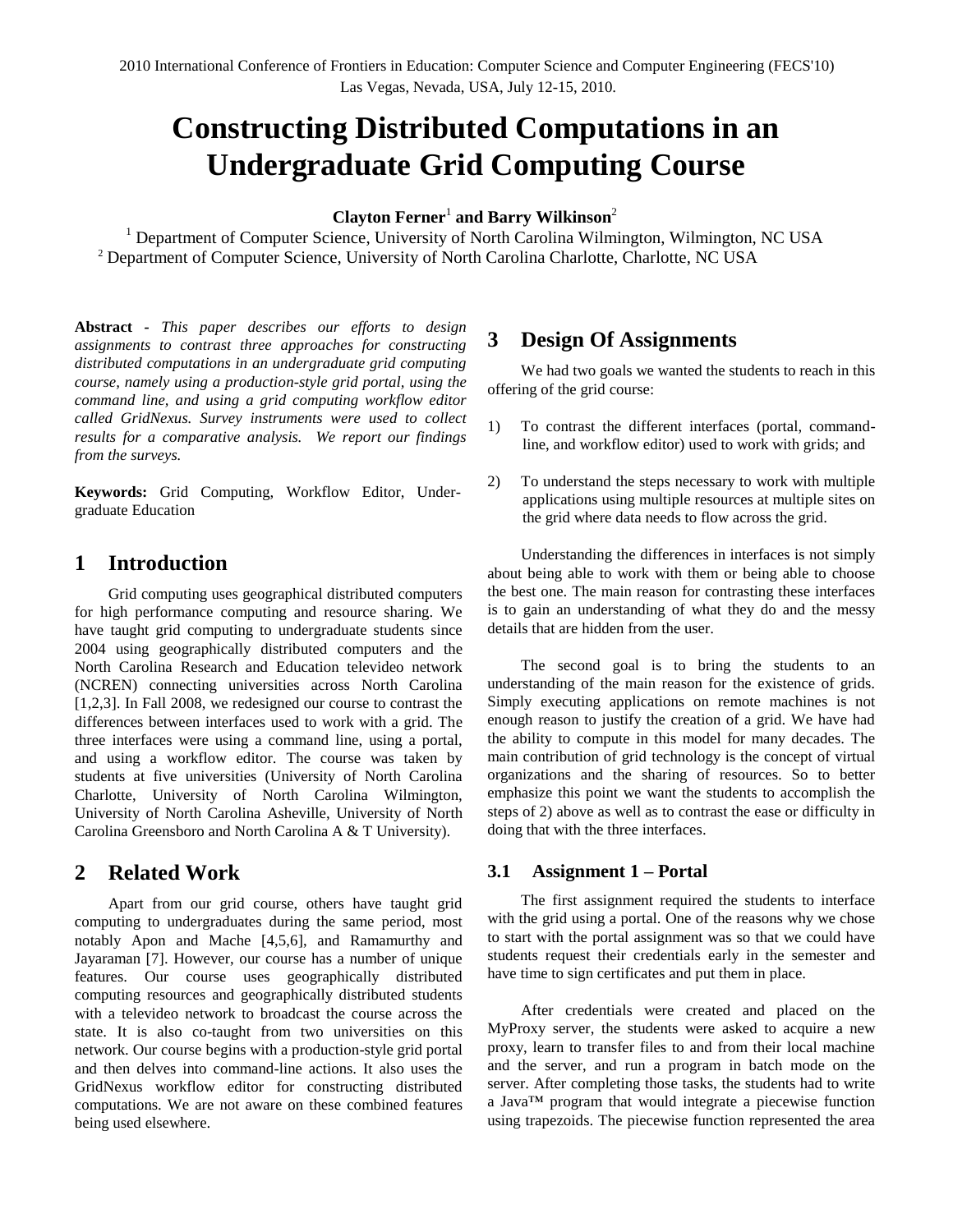of the flower bed. After verifying their program worked successfully, they had to upload the program to the server and run it using the portal.

### **3.2 Assignment 2 – Command Line**

The second assignment required the students to interface with the grid using the command line. The students were asked to request credentials all over again, but using the commands that come with the Globus toolkit. After receiving their new certificate, they were required to run programs on the server in batch mode using the Globus command "globusrun-ws". They also had to submit a request to run a job from one grid site to another as well as transfer the input and output files using the Globus command "globus-urlcopy".

After the students accomplished these simple tasks, they then had to write, compile, and execute the second half of a multi-step application. The first half is the computing of the area of a flower bed using integration by trapezoids from assignment one. The second half was a calculation of the volume and cost of mulch to cover the bed. Although this is a trivial program, the point of the assignment was to make use of multiple remote resources on the grid that requires file staging. They had to transfer the program to the remote machine, run it by submitting the request from one grid resource to run on another and handle the file transfers.

### **3.3 Assignment 3 – Workflow Editor**

The third assignment required the students to interface with the grid using a graphical workflow editor called GridNexus. They first had to install the software and perform the necessary steps to set it up correctly. One of those setup steps was creating a new proxy and downloading it to their local machine. Since proxies usually expire in a short length of time (such as 24 hours), they may have to repeat that process, which leads to confusion.

The students were asked to run their two programs on the two different servers at the two different grid locations using the workflow editor. After doing this successfully, they then had to create and execute a workflow that would:

- 1) Run the integration program on the first server at the first site.
- 2) Transfer the intermediate results to the other server at the other site.
- 3) Run the second program on the second server.
- 4) Transfer the final result back to the first server.

### **3.4 Assignment 4 – WSRF Service**

In the fourth assignment, the students were asked to create a stateful WSRF web service that would perform a simple math operation. This assignment was done using the command line. The students install the Globus core on their own machines for this assignment. The reason is to avoid interference between students. Even though the Globus toolkit allows students to start their own container on separate ports, all student services are deployed in everyone's containers. This means that each service has to be uniquely named, which is easily overcome. However, the real problem is that if one student makes a mistake that prevents the container from starting, then all of the students will also be unable to start their containers. Furthermore, so much repeated deploying/ undeploying services and starting/stopping containers tends to bring the server down frequently. It is a much better solution to have the students install the Globus toolkit core on their own machines and work locally.

After being able to install and run the Globus core, then students had to deploy their own server, start the container, and run their client program, all from a command line interface.

# **3.5 Assignment 5 – Workflow Client to a WSRF Service**

In the fifth assignment, the students had to create GridNexus workflows that could make use of WSRF Services. We provided the WSRF services on the grid servers, so that students could still do this assignment even if they had trouble with the last assignment. First, the students had to create a workflow that interacted with a WSRF service that performed the simple math operations of assignment 4. After successfully performing this step, they had to create a workflow that performed the same multi-step processing as in Assignment 3, except that the applications were WSRF services, which we provided, instead of executable programs. An example of this workflow is shown in figure 1. The white boxes are the generic web service clients (modules) of GridNexus after they have been configured to work with particular WSRF services. The input ports (left side of the boxes) are the operations the web services provide. The ports on the right side are the outputs of the web services. The transfer of data between machines simply requires a connection of the output of one module in the workflow to the input of another module. This multi-step workflow using resources at different locations is very tedious using the command line.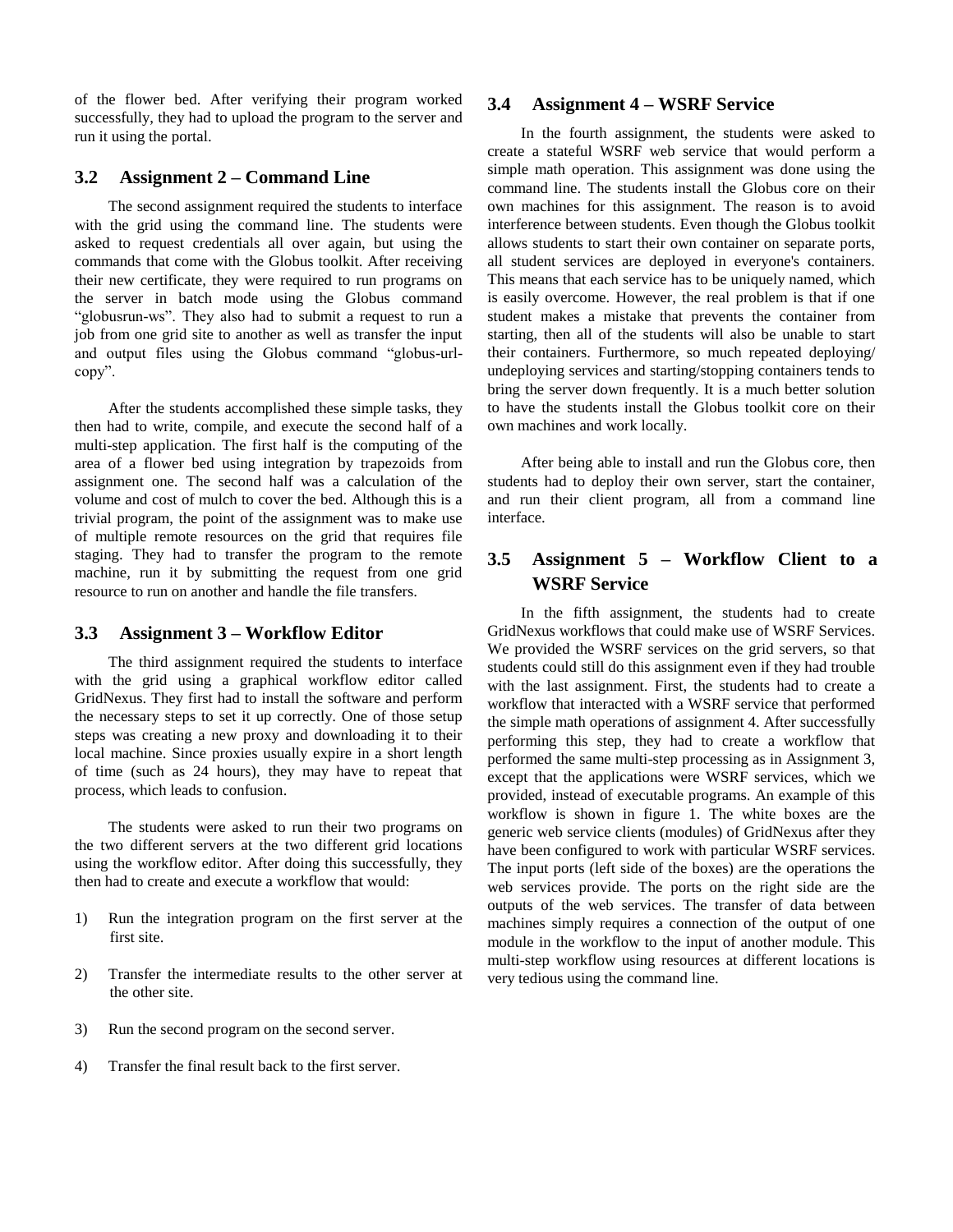

**Figure 1. Example of Workflow Solution for Assignment 5.**

### **4 Design Of Surveys**

We administered two surveys to the class during the semester. The first came immediately after assignment 3 and was designed to contrast the three methods of executing programs on a grid. The second survey came immediately after assignment 5 and was designed to contrast the differences between using the command line and a workflow editor to work with WSRF services. We did not include the use of the Portal as an interface to WSRF services because it requires one to create a new portlet to do this. The creation of portlet is a topic that is not covered until very late in the semester.

Each survey consisted of Likert-style questions (from "strongly agree" to "strongly disagree" about the assignments and methods used. The surveys also included free-form questions asking students to compare the different methods. Finally, the surveys included free-form questions asking the students how they would accomplish a multi-step workflow using resources at different physically locations on the grid with data flowing between sites.

# **5 Results**

#### **5.1 Survey I**

Survey I was administered to 39 participants at the five universities, with 27 of them responding (69%). Table 1 shows results of the Likert-style questions of the first survey. Surprisingly, when asked about the difficulty of working with a portal, the command line, and GridNexus, they responded that working with GridNexus was more difficult than the other two. The comments given in the free-form questions comparing the three methods gives a clue as to why this was the case. Figure 2 gives a summary of the free-form responses comparing the methods. Several of the written comments by the students indicated that the setup of GridNexus was difficult. Since GridNexus runs on the local machine (usually a Windows machine), there is more setup required to make it work within a grid environment. Portal and command-line interfaces require logging into a remote machine, where the setup was already done for the students. After discovering the reason for the responses, the responses are no longer surprising. However, it does mean that some effort needs to be put into the setup of GridNexus to make it easier for grid novices.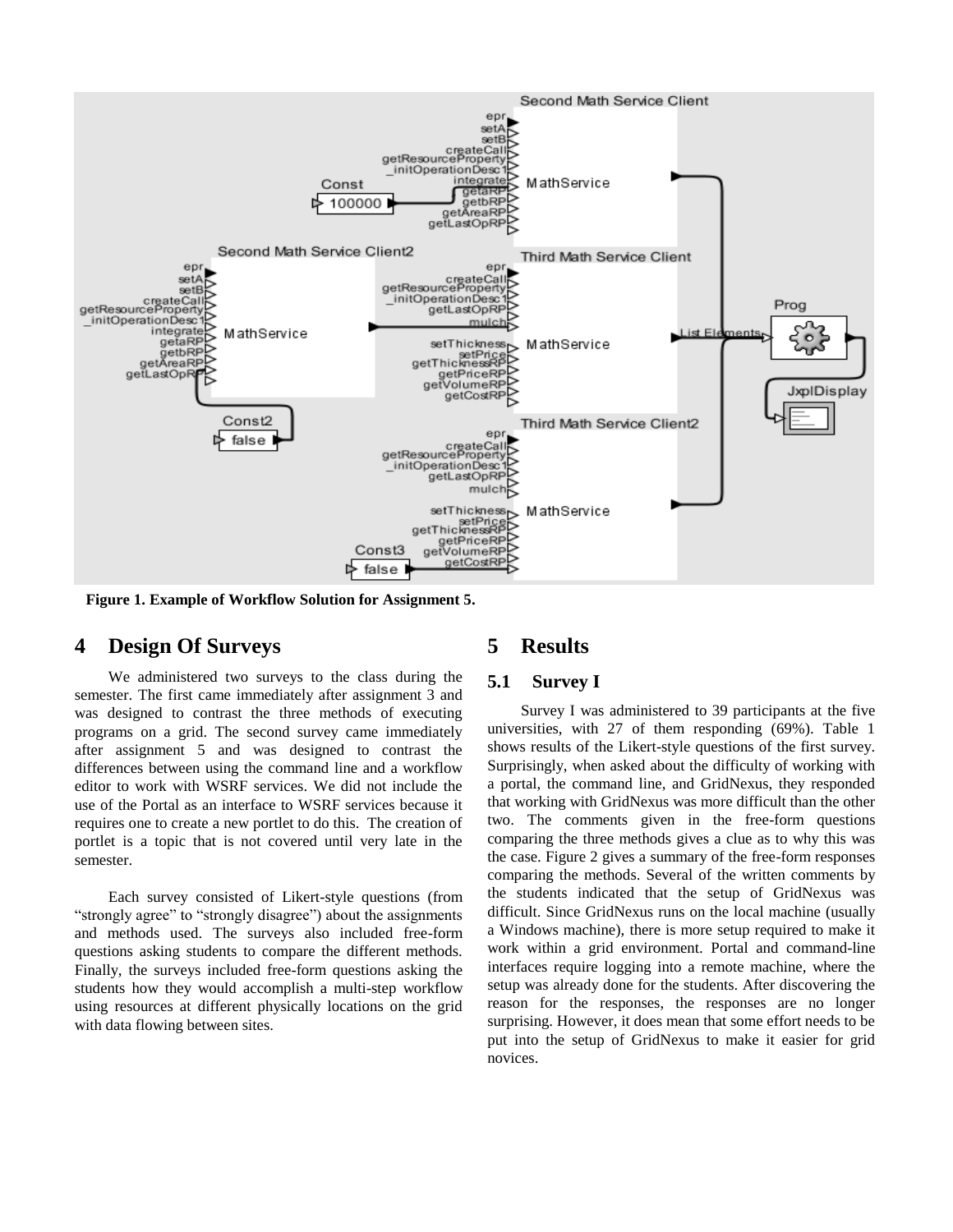#### **Table 1. Results from Survey I**

| <b>Statement</b>                              | N  | Mean | SD   |
|-----------------------------------------------|----|------|------|
| Rate the difficulty of using<br>portal.       | 25 | 1.52 | 1.36 |
| Rate the difficulty of using<br>command line. | 24 | 1.50 | 1.18 |
| Rate the difficulty of using<br>GridNexus.    | 24 | 2.21 | 1.41 |

Scale: Very Easy (0)—Very Difficult (5)

#### **Benefits**

- "Portal was easier to use, did not require logging into individual machines, and was more relevant to real world situations"
- "Command line allowed for better visualization of what was happening on the Grid, was better at reporting errors, and was more stable"
- "Portal was easier for performing detailed processes, taught you how to create workflows by hand, and required no changes to the computer being used"
- "GridNexus was a good visual representation of the workflow process and was more fun and less random that portal"
- "Command line was better for smaller jobs, had fewer quirks, and was easier to learn and use"
- "GridNexus had a better visual representation of the workflow, allowed you to execute different programs together, and was more fun"

#### **Drawbacks**

- "Portal is unstable, hid what was really happening, and execution of tasks was random. "
- "Command line is visually distracting, harder to execute the correct command, and required more knowledge of Linux/Unix environments. "
- "Portal is less stable, could not perform workflows, and the execution of the echo command was random "
- "GridNexus required initial setup that was inconvenient, had many quirks, and required more detailed knowledge to use"
- "Command line required more background knowledge and was tedious to use"

# **Figure 2. Summary of student comments made comparing the interfaces.**

The survey also asked the students to give free form answers to two questions:

- 1) "How would you use the portal to accomplish the same thing you did in Task 3 of Assignment 3, which involved two-part processing on two different servers including the file transfers?"; and
- 2) "How would you use the command line to accomplish the same thing you did in Task 3 of Assignment 3, which involved two-part processing on two different servers including the file transfers?"

Students seemed to have difficulty with these questions. There were only 13 responses on the first survey to these questions and only 5 were correct. Figures 3 and 4 give sample correct and incorrect answers to these two questions. The responses to these questions indicate one of two things:

- 1) Either the students failed to understand the questions or
- 2) Students did not understand the course concepts to a level where application to a different situation was possible.

| <b>Correct</b>   | "It would have to be a manual process. Execute job 1, use<br>the file transfer portlet to transfer the file between hosts,<br>then execute job 2. " |
|------------------|-----------------------------------------------------------------------------------------------------------------------------------------------------|
| <b>Incorrect</b> | "I would submit a job on a computer on the Grid and have<br>its output be the input of another job that I would schedule<br>on the same machine. "  |

**Figure 3. Sample answers to the question, "How would you use the portal to accomplish the same thing you did in Task 3 of Assignment 3, which involved two-part processing on two different servers including the file transfers?"**

| <b>Correct</b>   | "I would create command line arguments to submit and<br>run the jobs on the machines I needed them to run on.<br>Then I would create command line arguments to transfer<br>the files to the appropriate machine and finally submit<br>and run the next job." |
|------------------|--------------------------------------------------------------------------------------------------------------------------------------------------------------------------------------------------------------------------------------------------------------|
| <b>Incorrect</b> | "Using command line first create job description file with<br>appropriate parameters. Then submit file using<br>globusrun-ws -submit -F hostname -f RSLfile name,<br>where hostname is name of the host here you want to<br>submit the file. "               |

**Figure 4. Sample answers to the question, "How would you use the command line to accomplish the same thing you did in Task 3 of Assignment 3, which involved twopart processing on two different servers including the file transfers?"**

### **5.2 Survey II**

Survey II was administered to 39 participants with 14 responding (36%). This survey focused on comparing command line versus GridNexus as interfaces in working with WSRF Services. The results of the Likert-style questions are provided in Table 2 (two students did not answer this question). The results of survey II support the results of survey I. The setup of GridNexus should have been done already, but still required creating and downloading a proxy. Students again reported their concerns for the setup. Sample responses to the question about how one would accomplish the multi-step processing using the command-line are given in Figure 5. Once again, less than 50% provide appropriate and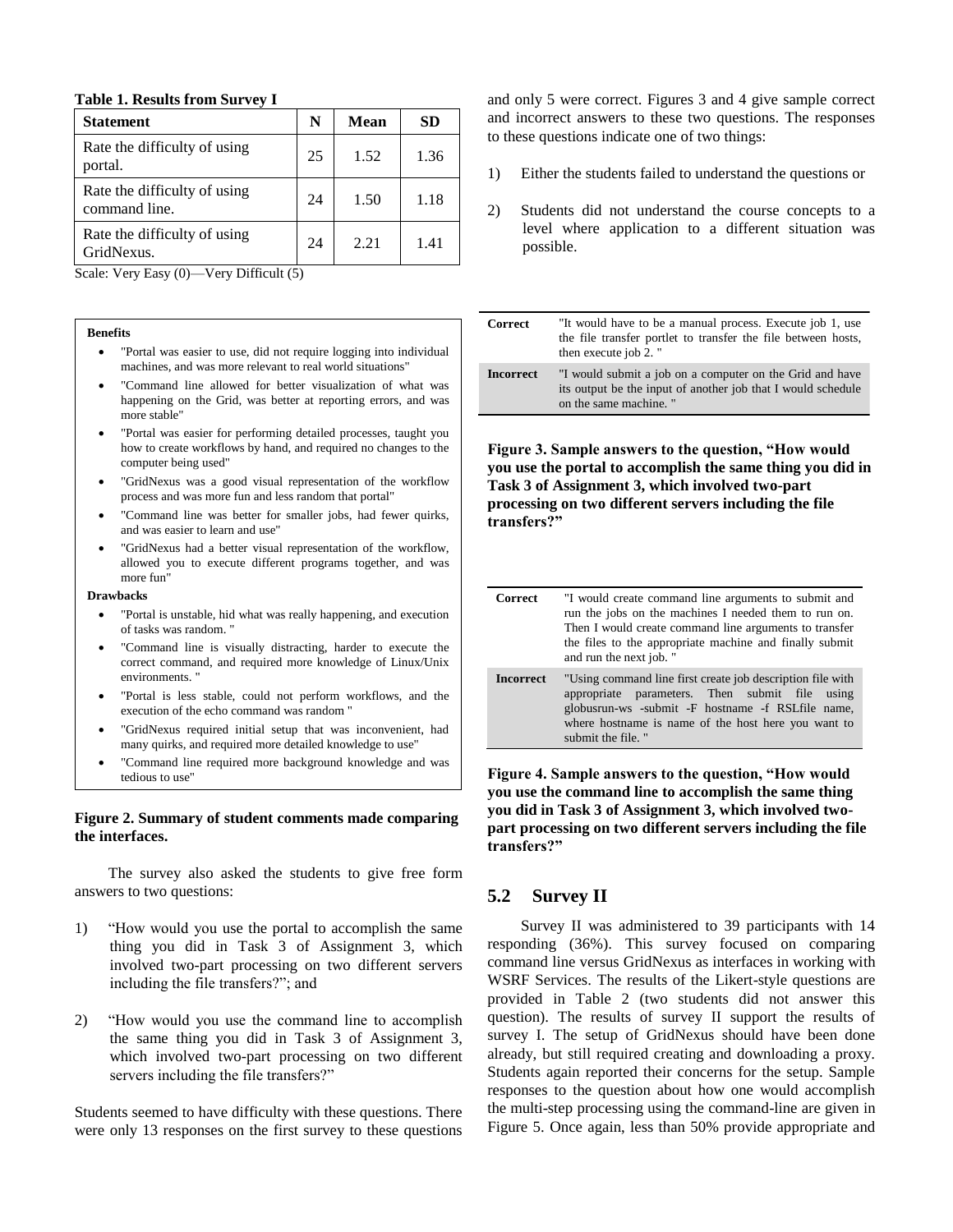correct answers indicating that many of the students failed to understand the question or failed to understand the concepts we were trying to teach.

|  |  |  |  | <b>Table 2. Results from Survey II</b> |  |
|--|--|--|--|----------------------------------------|--|
|--|--|--|--|----------------------------------------|--|

| <b>Statement</b>                                                            | N  | <b>Mean</b> | SD   |
|-----------------------------------------------------------------------------|----|-------------|------|
| Rate the difficulty of working<br>with WSRF services using<br>command line. | 12 | 2.83        | 0.83 |
| Rate the difficulty of working<br>with WSRF services using<br>GridNexus.    | 12 | 2.33        | 0.89 |

Scale: Very Easy (0)—Very Difficult (5)

| Correct          | "I have to run flower bed in 1 server, then record to the<br>file, and transfer it to another server, and then use the file<br>the run the mulch cost. " |
|------------------|----------------------------------------------------------------------------------------------------------------------------------------------------------|
| <b>Incorrect</b> | "I would probably do it with a shell script."                                                                                                            |

**Figure 5. Sample answers to the question, "Describe how you would use the command line to accomplish the same thing you did in Task 4 of Assignment 5, which involved two-part processing on two different servers where the output of one service was the input for the other."**

### **5.3 Discussion**

The response rate for survey I was 69%. The response rate dropped to 36% for survey II. We do not have an explanation for this drop. We speculate that the survey, with the free-form questions, required too much thought to fill out. Even though the students were included in a raffle for a gift certificate for participating, this did not seem to be sufficient motivation.

The scores on the assignments were quite high. Most students received scores above 90%. The lack of understanding of concepts could be the result of students focusing too much on completion of the assignment steps, rather than problem solving. Another explanation is that the three assignments were not quite comparing apples to apples. The first two assignments were done to complete the two halves of the multi-step processing. It was not until the third assignment that students were asked to put the entire multistep processing with file transfer together into one assignment. Either way, it is clear that the level of understanding is not what we hoped for and thus need to improve students' focus on the concepts rather than the details. We plan to change the first three assignments in the future so that students are performing the multi-step processing from the beginning.

# **6 Conclusions**

This paper describes assignments that use three approaches for constructing distributed computations in an undergraduate grid computing course, namely using a production-style grid portal, using the command line, and using a grid computing workflow editor called GridNexus. Survey instruments were used to collect results for a comparative analysis.

What we found from the results of the survey is that the three interfaces are comparable with respect to ease or difficulty of use from the perspective of the students. The portal, with its web-based interface, is fairly easy to work with. However, the main drawback of the portal is that it works with grid resources in a batch-like mode, a model that has existed in computer science for many decades. Creating a single workflow that makes use of several grid resources and handles data transfers is not possible. However, getting started with a portal, from the user's perspective, is fairly straight forward.

GridNexus has the advantage of allowing the user to create workflows that work with multiple grid resources and data transfer. The main disadvantage for GridNexus is the steps for setting it up. Fortunately, this is a problem that can be easily overcome with better scripts or setup wizards to make this process smoother. The other concern for GridNexus from the user's perspective is the work required to deal with their proxies. Since the proxies will often expire in a day, students had to create and download a new one often. Although this is not hard, it seems to be a source for confusion. There are three ways to improve this situation. First, we could have had the student put their full credentials on the local machine, saving the step of downloading the proxy. However, this is a potential security breech for local machines that are not secure (such as a computer in a lab). Second, GridNexus could be developed to work with the MyProxy server to request a new proxy. This improvement to GridNexus has been implemented in the time between this course offering and the publication of this paper.

The command line provides users with the full capability to accomplish the required computing on a grid. However, it is not a graphical interface and requires many steps to accomplish multi-step computing with file transfers. Still, some students preferred it to the other interfaces because of the control they had as well as the complete understanding of all that was taking place. However, for scientists that are not computer scientists, we expect the command line would not to be the preferred interface.

In spite of these issues, we feel that having students use three interfaces to accomplish the same processing is a useful learning experience. We feel we can overcome the issues mentioned above, including this issue of the students not fully comprehending the steps of the multi-step processing.